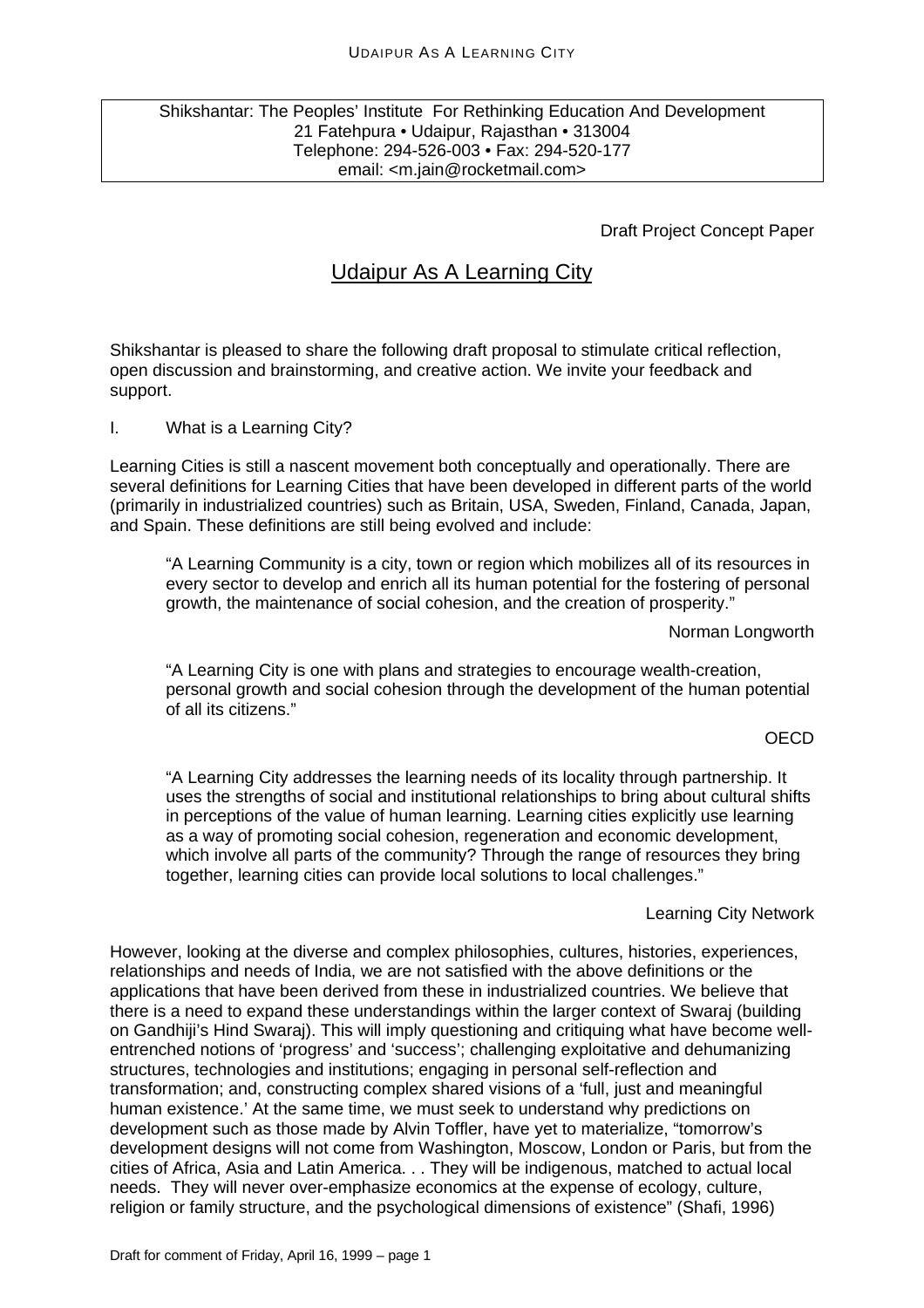Within this expanded framework of Learning Cities, the processes of learning will also have to be understood in a much larger sense that goes beyond what stifling terms like 'schooling', 'training' and 'literacy' imply. There must be a clearer differentiation between learning and teaching/disseminating/instructing along dimensions such as understanding, sensitivity, creativity, conscientization, intrinsic motivation and collaboration. We must also open up, transform and give new meanings to the mainstream understanding of roles and relationships surrounding 'teachers' and 'learners'. In addition, learning must be seen as both an individual as well as a collective activity i.e., groups and organizational entities must also learn.

Several core concepts underlying societal learning will also need to be discussed and elaborated as part of a complex shared vision by citizens of the city :

- Lifelong Learning
- Learning to Learn, Un-learn and Re-learn
- Intergenerational Learning
- Innovative Learning
- Situated Learning
- Collaborative Learning
- Distributed and Networked Learning
- Community Empowerment
- Human Potential, Human Dignity and Human Spirit

The understanding of spaces for learning will also have to be re-examined and expanded. Most efforts towards building Learning Cities in industrialized countries have concentrated primarily on institutionalized (formal and non-formal) delivery systems. We would like to move beyond this by locating more informal, dynamic learning spaces such as extended families, peer groups, work environments, professional associations, communication media, religious centers, natural recreation spots, and other socio-cultural meeting places. What unique roles do these spaces play in the life of the city? What are the relationships between these spaces? In the context of Learning Cities, we will seek to strengthen each of these informal spaces into 'communities of reflection' which support continuous, participatory processes of reflection, dialogue, creation, and socially positive change. Efforts will be made to build the city as a Generative Learning Ecology that stimulates the growth of such learning spaces as well as builds the connections between these learning spaces.

### According to Fritjof Capra,

"A diverse community is a resilient community, capable of adapting and changing situations. Diversity allows learners and communities to see their problems from varied perspectives and encourages them to develop different ways of dealing with them."

Promoting diversity calls for a deep understanding of the role and importance of local knowledge systems, languages, religions, and the larger wisdom frameworks in which they are situated, within a broader understanding of pluralism. An expanded vision of Learning Cities must therefore focus on:

(1) validating, strengthening and evolving diverse wisdom frameworks;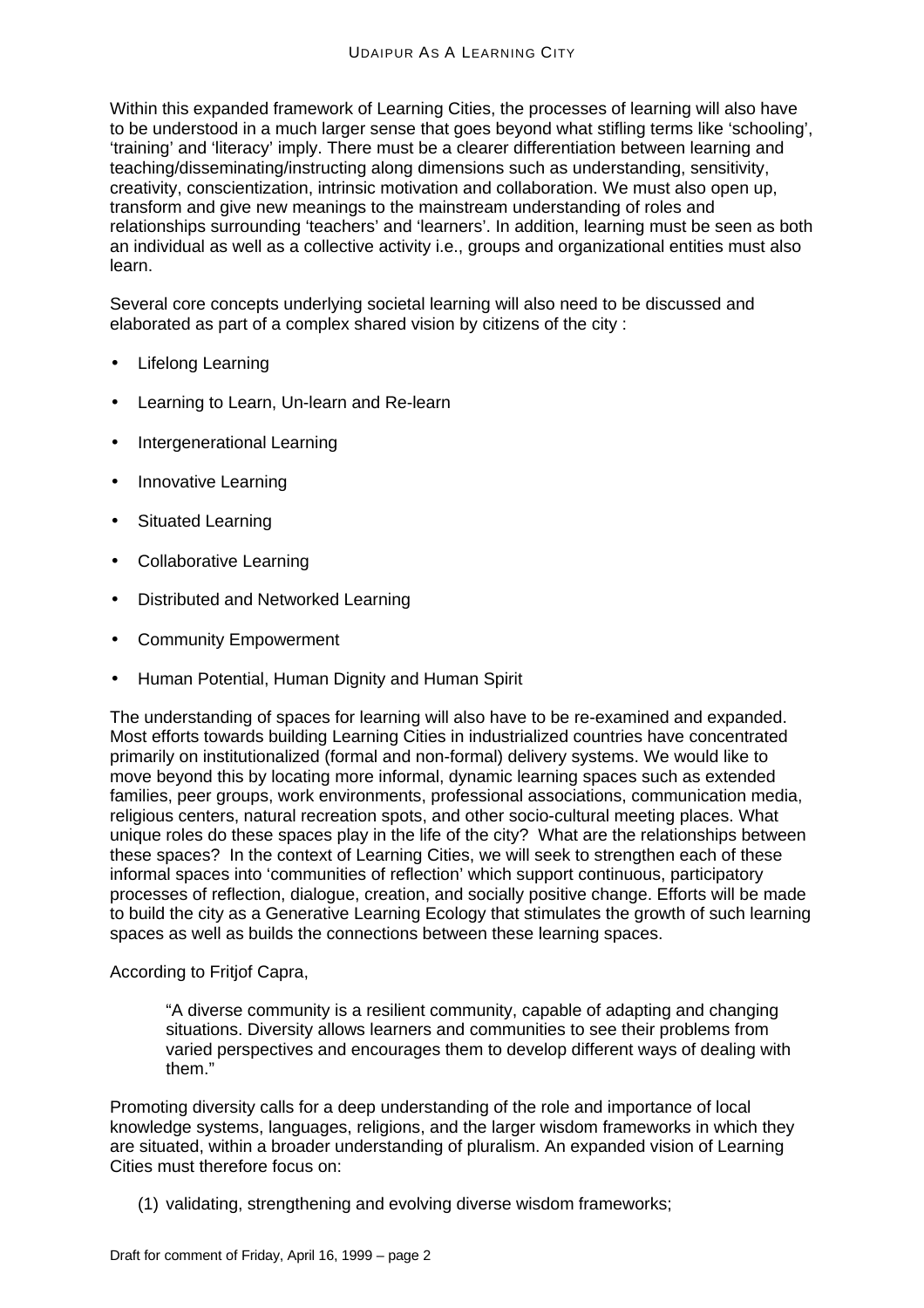- (2) developing peoples' self-confidence in their traditions and imagination while, at the same time, constructing frameworks for appreciating and respecting other peoples' perspectives and ways of living;
- (3) supporting various means of communication and sharing by diverse actors and communities; and
- (4) creating various mechanisms for conflict negotiation.
- II. Why Focus on Learning Cities?

"Most individual and group learning needs, attitudes and processes have an important city dimension."

Although cities have existed for centuries and have been magnets for attracting different cultures and peoples, the CITY is considered one of the strongest symbols of 'modern society'. Many cities play a significant role in the evolution of rural communities, their economies, information flows, and cultural systems. One cannot seriously discuss the situation of rural villages without taking into account the role of cities. Furthermore, at the dawn of the 21st century, the world finds itself in the midst of dramatic global transformations in which cities around the world are the focal points of change. The issues and concerns facing cities today are unique and must be addressed on an appropriate scale.

Today cities in India are facing innumerable problems such as the growing polarization between the rich and the poor, geographical and other forms of segregation, alienation of an "underclass", rural migration, overpopulation, pollution, the clash of various cultural systems, the breakdown of traditional social systems (particularly family structures), and the dilemmas created by individualistic cut-throat competition and a 'survival of the fittest' mentality. Growing pressure from external forces such as globalization, economic liberalization and socio-cultural thought control via different forms of media place additional pressures on city life. The pace of growth and change has exacerbated the problems of cities. It is important to note that cities, as organic whole entities and complex adaptive systems, have their own dynamics of growth and development.

The city is more than simply the sum of its parts. It is comprised of many agents interacting in non-linear ways which produces a certain gestalt that differentiates a 'city' from a large urban settlement. There also exists a certain connectedness and interdependence between the parts of the city i.e., what happens in one part has implications for another part. The city must be seen as a holistic unit which means that it must be addressed in terms of thinking and action at a holistic level. The complexity inherent in the above problems and trends transcend the pace of individual processes of learning and thus call for special focus on societal processes of learning. The future quality of life in India depends not only on individuals learning, but also groups, organizations, communities, and cities engaging in learning. However, many people living in cities are not prepared to deal with these challenges which require, for example, greater critical thinking, questioning, listening, discussion, creativity, reading, collaboration, expressiveness, sensitivity, levels of personal civic responsibility, conflict negotiation abilities, and decision making skills than in the past.

III. Requirements for Learning Cities

The literature on Learning Cities suggests certain areas for promoting the emergence of Learning Cities and a Culture of Lifelong Learning.

A shared vision by the citizens of the city of where the city has been and where it is going in the future; and an understanding of what each citizen's role is in realizing this shared vision. Awareness of learning potential and opportunities and generation of positive learning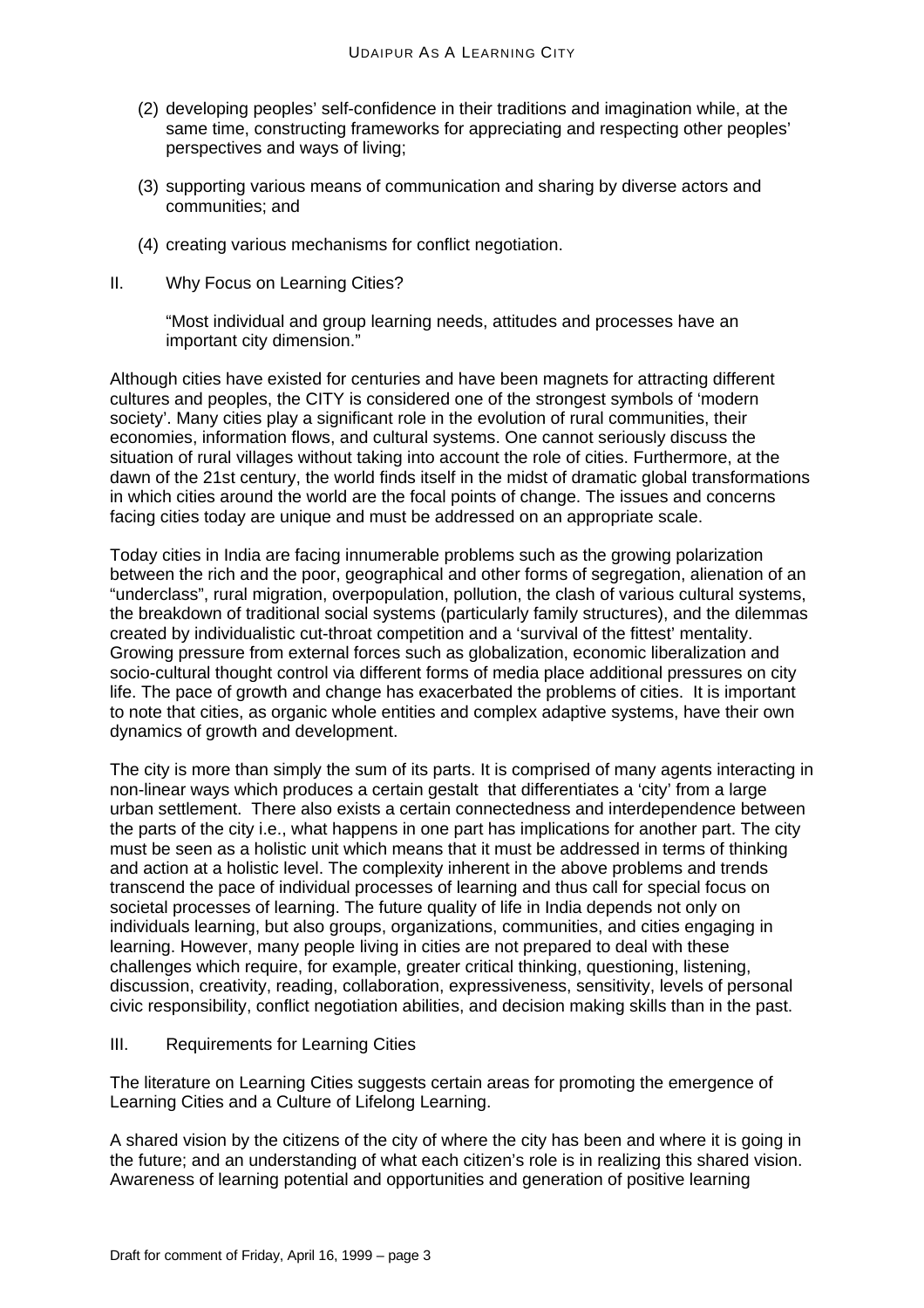attitudes among all members of all ages of the city. Understanding the historical basis and current factors that have implications on the city's learning needs, attitudes and processes.

- Identification of the informal and formal learning resources and institutions.
- Linking of learning across different ages, for example by facilitating different generations to learn together and to learn from each other.
- Development of diverse citywide coalitions that motivate reflection and dialogue among key people in all sectors of society (public, private, formal, informal, rural and urban etc.).
- Interaction of different cultures, religions, languages, and traditions that exist within the city in order to build a trusting environment for mutual learning and sharing. Participation of local media both as creative learning tools in themselves and as a way to raise awareness of learning opportunities.
- IV. Examples of some Learning Cities facing the

### Challenges of the Future

- (1) More than forty cities in America have for the past 20 years been experimenting with various different models of "Learning Exchanges" which are educational matching services that facilitate the coming together of persons possessing certain types of knowledge and skills with other people seeking to learn. Ivan Illich in the early 1970s in Chicago popularized the learning exchanges, which provided those willing to learn with access to available instructional resources. They offered support in more than 3,000 areas and subjects in atmospheres' much more supportive and congenial to many learners' needs and processes. Through such arrangements some of the hidden and wasted resources which, exist in communities can be more fully appreciated and utilized.
- (2) In 1979, Kakegawa became the first city in Japan to declare itself a "city of lifelong learning". Kakegawa, a small city 200 km west of Tokyo, aims at getting citizens more involved in educational and cultural activities. The city also aims to create a positive spirit within the community, to make it a more interesting place to live and to encourage more businesses to locate there so that the young people won't drift to Tokyo. Lifelong learning includes the expansion of "social education", the Japanese form of informal learning outside the school system: newly built facilities serve both the city as a whole and each of its 16 districts. Here lifelong learning is interpreted, as cultivation of new attitudes as its citizens are encouraged to participate more in culture, sport and volunteering; one aim is to make Japanese life less narrowly focused on work. In Kakegawa the activities are based around 3 levels; the city level (it provides classrooms and a large auditorium for city wide events and self organized activities for lifelong learning in fields like local history, horticulture, singing an so on. It has also helped in raising awareness and interest in ceremonial events through all age-groups), the 16 primary school districts (centers support other learning activities through the medium of clubs for specific areas of interests) and 140 smaller subdistricts (focus on sporting and cultural activities and they are encouraged to develop their own speciality such as green tea, roses or crafts). In addition, there are many more lifelong learning centers run by private non-profit organizations. The citizens of Kakegawa increasingly perceive lifelong learning as a culture, as an attitude to life and as a process of community participation.
- V. How do we envision Udaipur emerging as a "Learning City"?

At this point, we see this process-project developing in three over-lapping phases: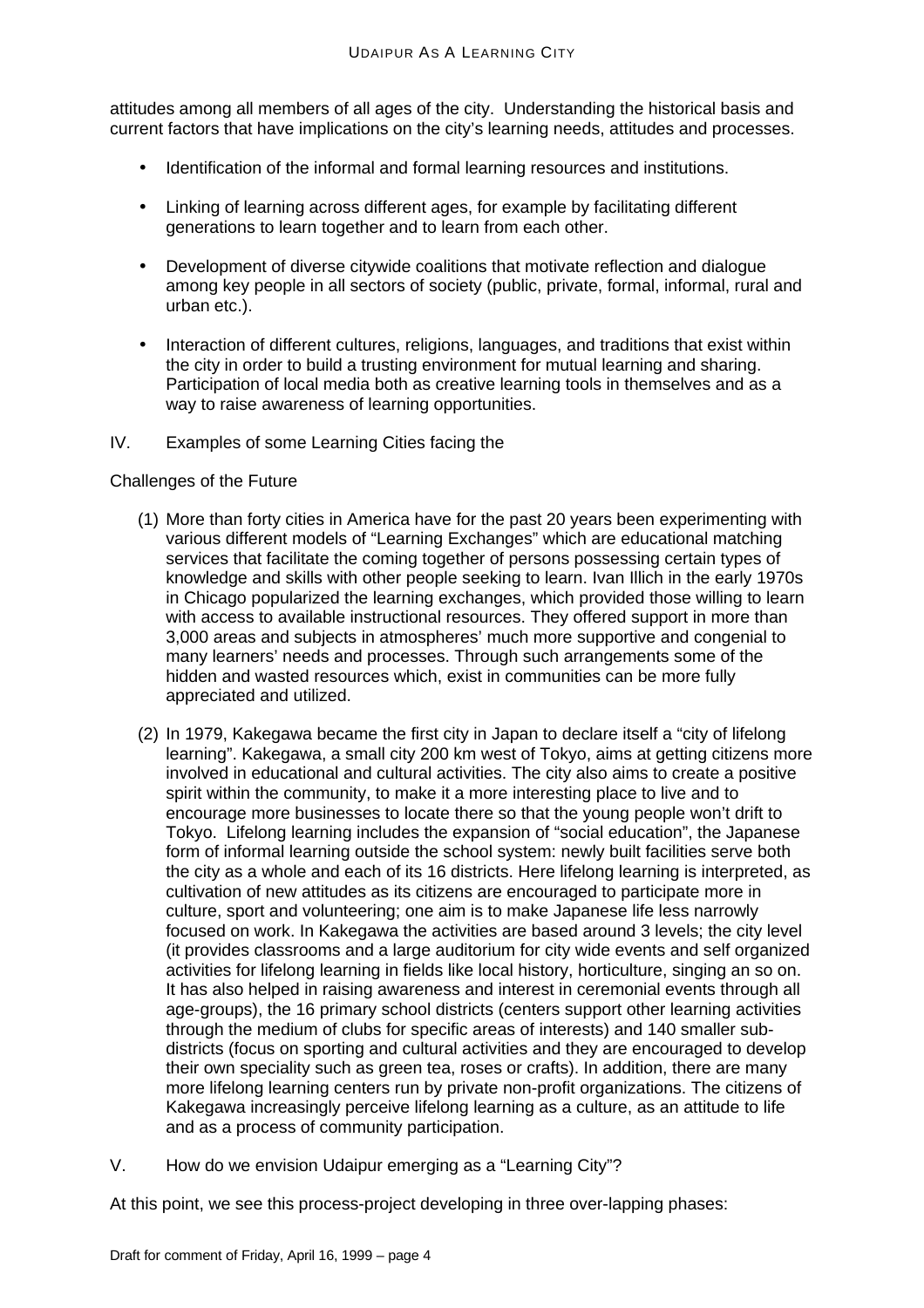### **Phase 1**

In the initial exploratory phase, we will identify a core group of dynamic and committed individuals in Udaipur with whom we will organize a series of meetings and brainstorming sessions to be able to come to a shared working vision on the concept of Learning Cities and a framework of catalyzing the movement in Udaipur.

This core group will focus on learning more about Udaipur as a Generative Learning Ecology. Udaipur, a 1200-year-old Mewar dynasty, coupled with the rich diversity of tribal cultures, has facilitated and nurtured an immensely wide magnitude of learning processes and spaces. Though a lot has been said and written about Udaipur, a great deal remains to be explored, rediscovered, re-contextualized and evolved. To kick-off the project, we propose undertaking in-depth analyses of Udaipur, using various participatory research methodologies and tools, in which we would pose questions such as (see also Annex A):

- What is the contextual and historical basis for Udaipur's formation and growth?
- What are the main problems and challenges confronting people of the city and what are their aspirations for the future generations?
- What kinds of exploitation and inequities exist and what are the local mechanisms for correcting these?
- What are the attitudes of various communities about education and learning?
- What formal and the informal learning spaces, institutions, resources and relationships exist within the city? What learning experiments have been tried in the past?
- What are the kinds of local knowledge systems/practices that have existed and how do they continue to influence the lives of different communities of the city?
- What dynamic organizations and individuals exist who believe in and are committed to support processes of societal learning? Who are the groups who might resist innovations in societal learning?
- How are the learning needs of Udaipur different from those of other cities?

### **Phase2**

Expanding and sharing our understanding of the concept of Learning Cities with a much larger group of people and institutions. By hosting several community forums, we will try to engage in processes of reflective dialogue to identify and analyze specific issues, concerns and needs of different people living the city and to begin to build partnerships for action. We will work with interested citizens to generate various proposals for action. In addition, at the end of this phase, we will create a directory of learning resources and spaces in present in Udaipur to be able to support a wider range of learning interests and styles.

### **Phase 3**

Growing out of the background research and the proposals that emerge from the reflective dialogue processes, we will inititate new concrete activities to strengthen the Generative Learning Ecology of Udaipur as well as to support various specific learning initiatives within Udaipur.

\* \* \*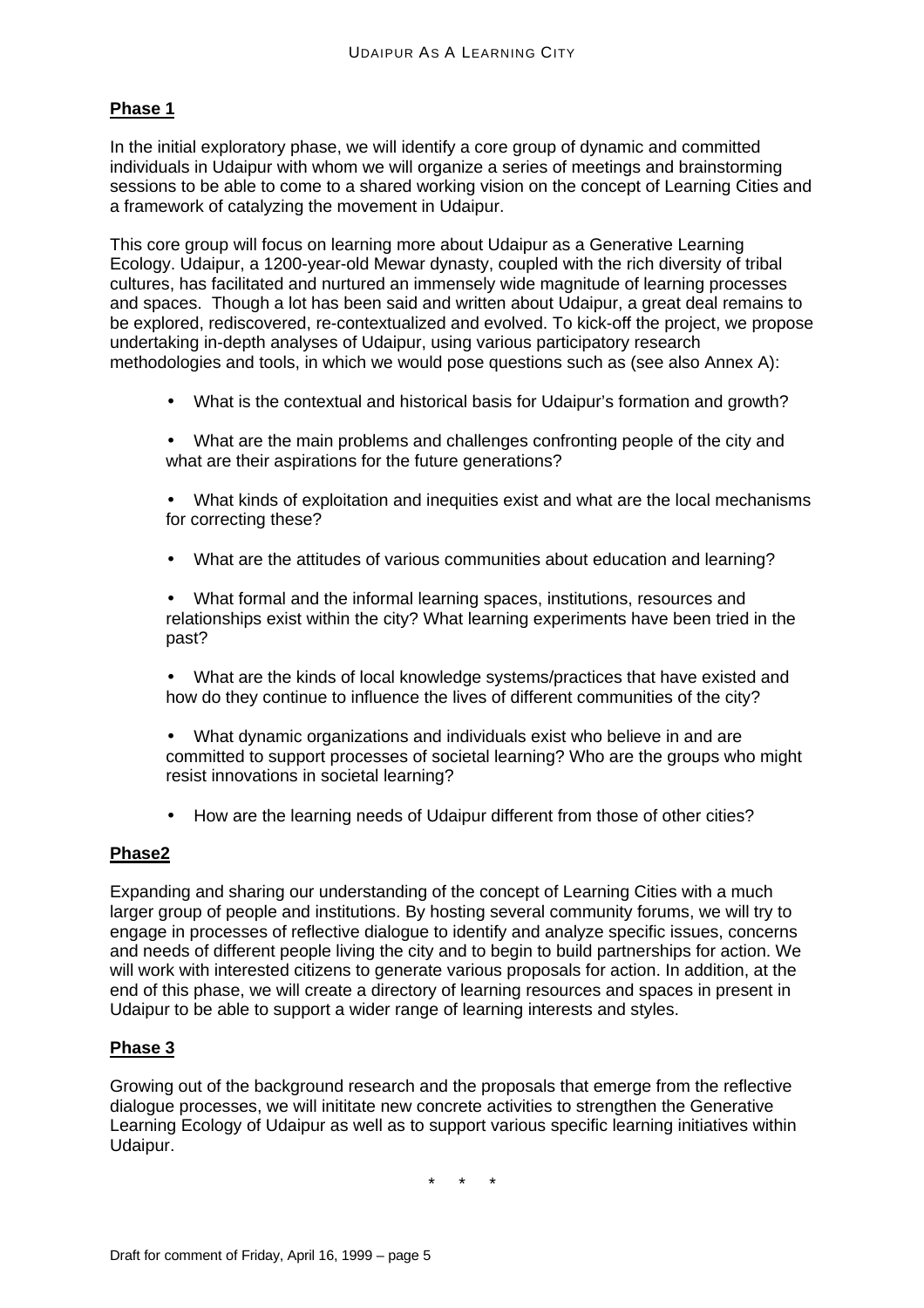References:

Capra, F. The Web of Life: A New Scientific Understanding of Living Systems. New York: Anchor Books. 1996.

Center for Educational Research and Innovation. City Strategies For Lifelong Learning. A CERI/OECD study prepared for the Second Congress on Educational Cities: Gothenburg. November 1992.

Pearlman, J. "A Dual Strategy for Deliberate Social Change in Cities." Megacities Project. CITIES Magazine. February 1990.

Longworth N. "Creating and Building Learning Communities." European Lifelong Learning Initiative: France. 1996.

Learning Cities Network. Learning Communities. Department for Education and Employment: London. 1998.

Shafi, S., The 'THIRD WAVE' OPTION, Seminar: New Delhi. Volume 445; September 1996.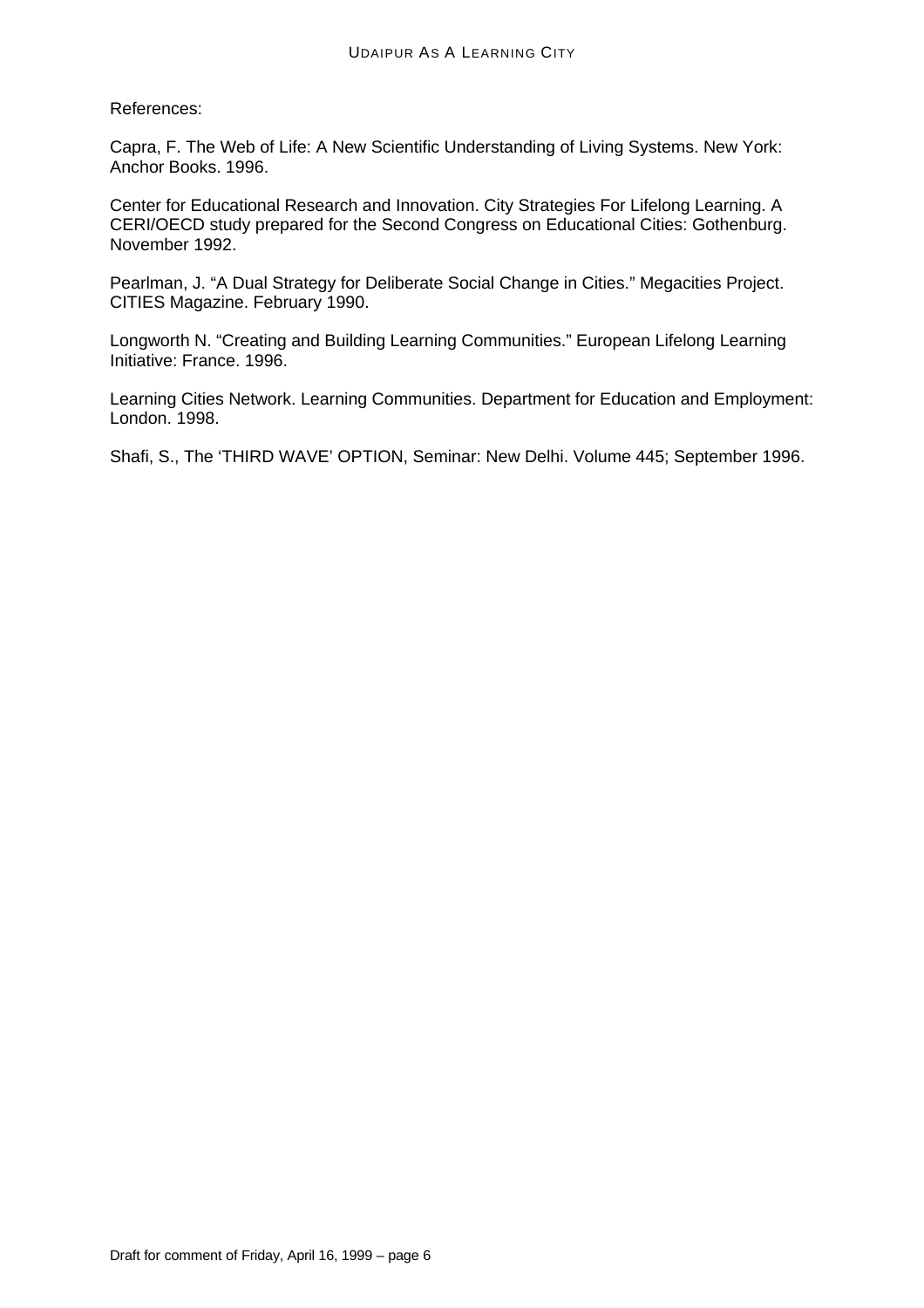Annex a:

## **Towards Understanding The Potential Of Udaipur**

Udaipur was the capital of the state of Mewar, one of seven major Rajput states. The history of Udaipur stretches back far beyond its foundation in the sixteenth century to the Sisodia Maharanas who followed the code of honor laid down by, Guhil, the founder of Mewar in 568 A.D. The city gets its name from Udai Singh II, who laid down the foundation stone for the capital beside Lake Pichola in 1559.

A peaceful and relatively small city, Udaipur nurtures a population of approximately 4 lakh. Udaipur and its surrounding regions have present in them many diverse, indigenous, folk and cultural groups and communities such as the Bhils, Garasias, Meenas and many more. Udaipur is called the 'city of lakes and palaces' and is now one of the leading tourist attractions in Rajasthan. The past 1-2 decades have seen the interesting growth of travel in this part of Rajasthan opening many new doors and links for the city and its people.

Udaipur is now growing into an important industrial and business base with the emergence of many large mines, zinc plants and enterprises. Along with the recent boom of the marble industry, the city has a surprisingly large number of organizations and institutions (semiautonomous projects or non-governmental) that have mushroomed in the last 15 years. It is interesting to note that Udaipur is well known for its spirit of community service and volunteerism.

Research into Learning Cities will require the different communities of Udaipur to reflect on and share their wisdom and knowledge about the city, highlighting relevant events, forces, processes, traditions, and spaces that affect the lives of different communities. We will explore the different roles of people, communities and institutions in shaping today's Udaipur. As part of this, we will try to take into account the various perceptions that citizens have of Udaipur as a city—how they see themselves and their responsibilities in making it a more meaningful, peaceful and sustainable city for the coming generations.

### Areas of research:

The history of Udaipur and Mewar. Explore the political, economic, and social importance of Udaipur's historical places, festivals, ceremonies and the various kinds of learning processes/ attitudes/structures that are being supported or nurtured by them. Visit monuments which are still being recovered and understood as ancient civilizations such as Ahar. We will try to analyze the relevance and impact of these spaces in generating various forms of reflection and in creating meaningful and dynamic relationships within/between different categories and classes of society. We would also try to understand the efforts and interests of the different individuals and institutions to evolve them as important informal spaces for societal learning.

Cultural and artistic forces. Highlight and situate the creative traditions that serve as a means of expression and articulation such as the music tradition of Maharana Kumbha in the city palace, and the artistic traditions of painting and drawing in the Mandanas, Chaaps or Phardas, etc. It would also be important to study literary works such as Chattar Singhji Mehta's "Meera Bai" and translations of the Gita into Mewari as well as other texts/manuscripts used in poetry, dance, games or puppetry which interpret and represent life in many different ways and forms. It would also be important to learn from the experiences of groups like "Aaj" and "Tulika" which have been working with local artists and cultural groups in Udaipur. In addition, we would try to explore the role that popular culture media (such as TV, computers, radios, cinemas) is playing on the lives of people. We would also look at the various popular culture spaces that various age groups (youth, families, retired people, etc.) "hang-out" in.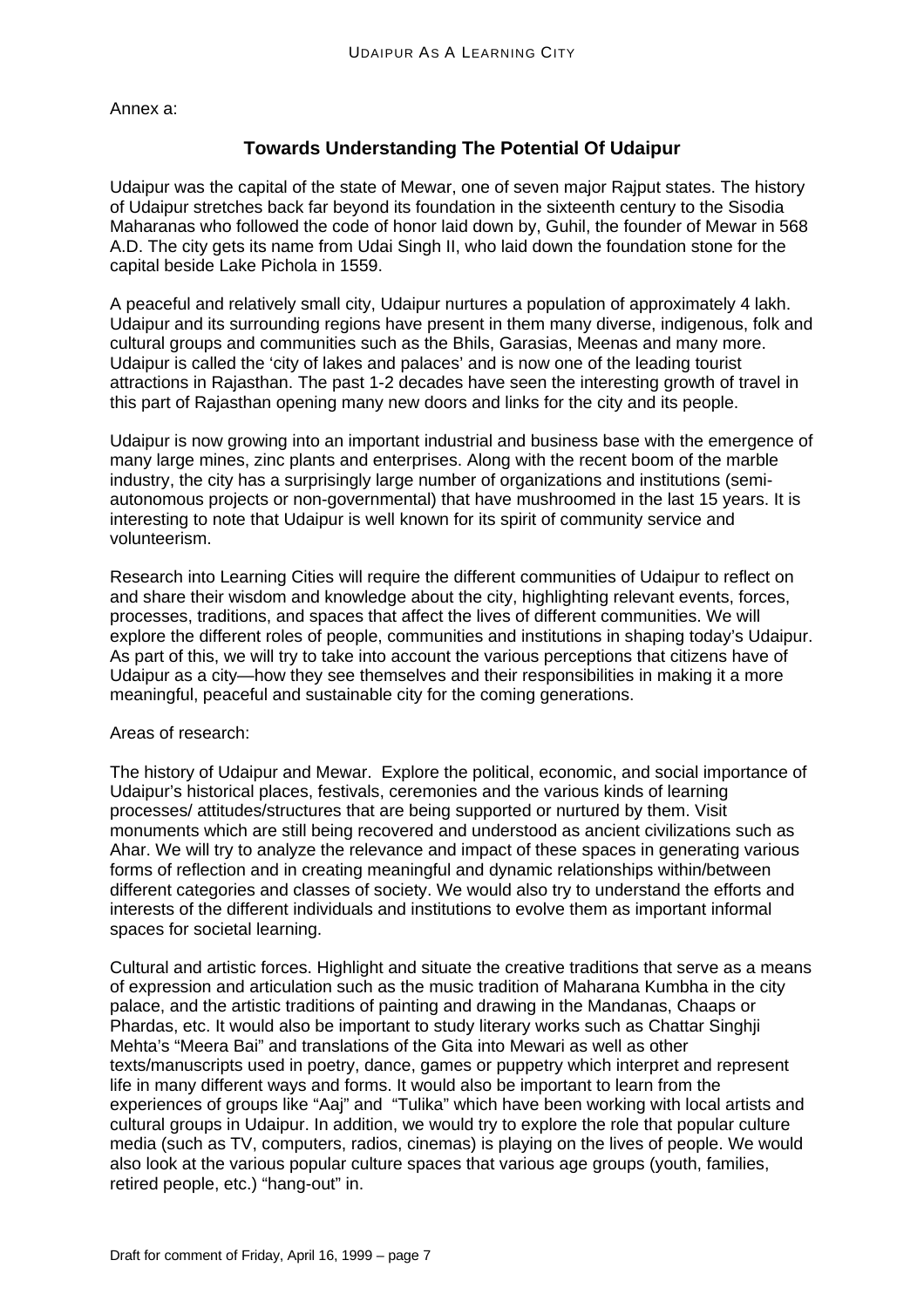Different religious and ethnic groups. Examine the role of different religions and spiritual institutions in the lives of the different communities in Udaipur. We will try to understand for instance the strength/inspiration and meaning people derive from their faiths and the understanding and perceptions about other communities faiths vis-à-vis one's own. We will highlight the role of certain temples, mosques and religious shrines (Jagdish Temple, Machala Magra, etc.) and religious practices rituals, holidays. We will also explore the growth of certain religious faiths/communities in the city such as the Bohra and Sikh communities – and learn about why they came to Udaipur and what motivates them to continue to live here.

Traditional socio-economic structures. Explore the role and the participation of individuals in different apprenticeship structures within family/community traditions to understand the patterns of learning that have been instrumental in peoples' lives for generations. This would involve understanding the different traditional professions such as artisans, craftsmen, masons, goldsmiths, sweet-makers, etc. who have been associated to these learning activities and occupations for many generations.

Educational movements. Engage in in-depth interaction with individuals who have been playing a key role in various educational movements and the older, innovative institutions such as the Shramjivi College (Lok Shikshan Sansthan), Rajasthan Vidypeeth, Vidya Bhavan, Rajasthan Mahila Vidyalaya, Mahila Mandal, Saraswathi Bhavan, Meera Girls' College, etc. It will be important to delve into how? and why? these were started and the spirit with which they continue to influence different learning values and innovations.

Interesting People And Places To Explore For

Preliminary Round Of Exploration For Learning Cities Project

Places and Institutions to Visit:

- Aaj group
- Ahar Museum
- AmbavGarh Fort
- City Palace, Maharana Mewar Foundation
- Community Science Centre, Sahelion Ki Bari
- Fateh Memorial Clock Tower
- Fateh Sagar/ Nehru Garden
- Field Club
- Gandhi Smriti Mandir Samiti
- Jagdish Temple/Suraj Pole
- Lok Kala Mandal
- Mahila Mandal
- Meera Girls' College
- Neemach Mata Mandir
- Rajasthan Mahila Vidyalaya
- Rajasthan Patrika
- Rajasthan Vidyapeeth
- Ramakrishna Mission